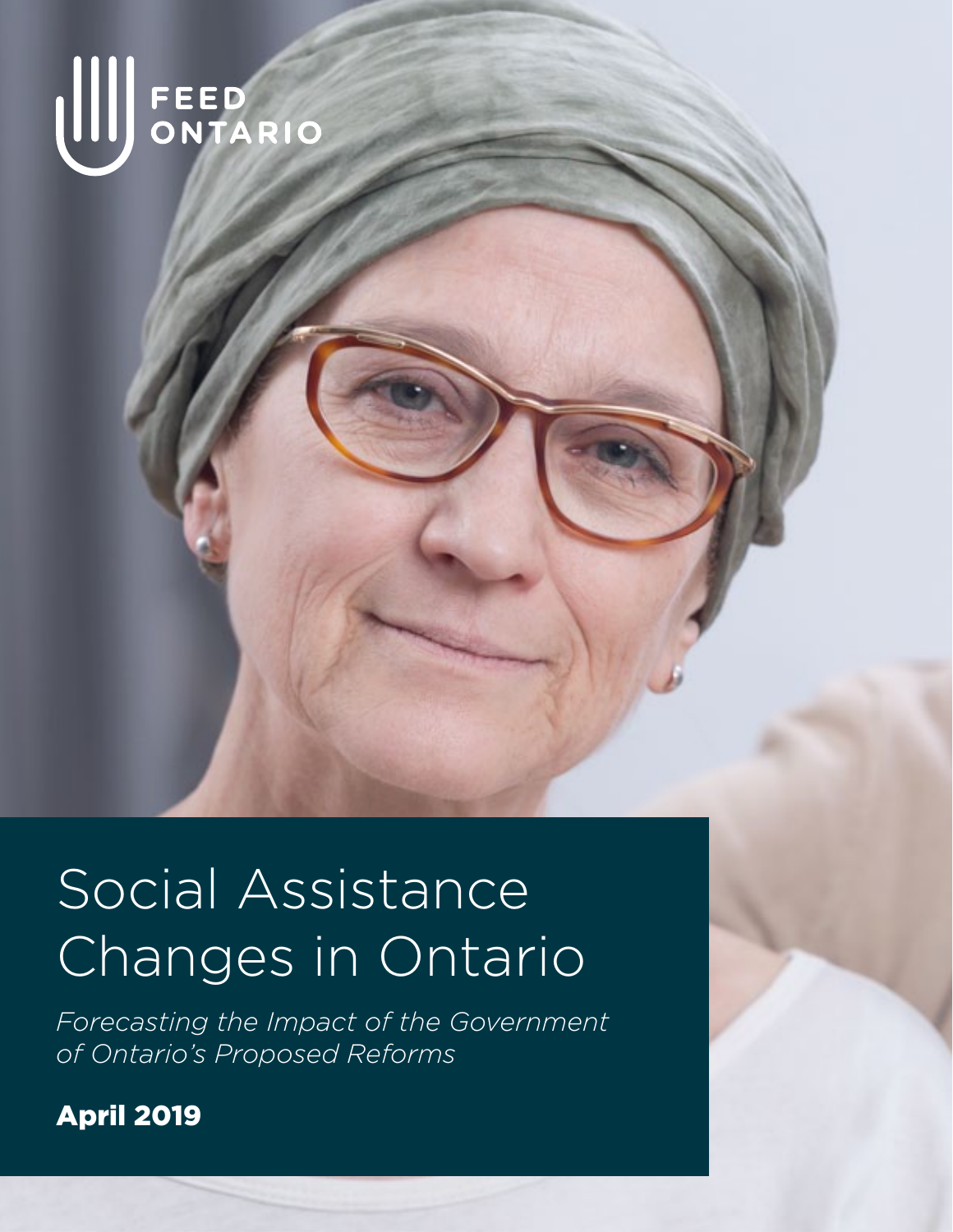# In This Report

| <b>About Feed Ontario</b>                 | 03 |
|-------------------------------------------|----|
| <b>Executive Summary</b>                  | 04 |
| Social Assistance and Food Banks          | 05 |
| A Brief History of Social Assistance      | 06 |
| Social Assistance Today                   | 07 |
| Planned Changes to the System             | 09 |
| <b>Ontario Works</b>                      | 09 |
| <b>Ontario Disability Support Program</b> | 11 |
| Recommendations for Change                | 14 |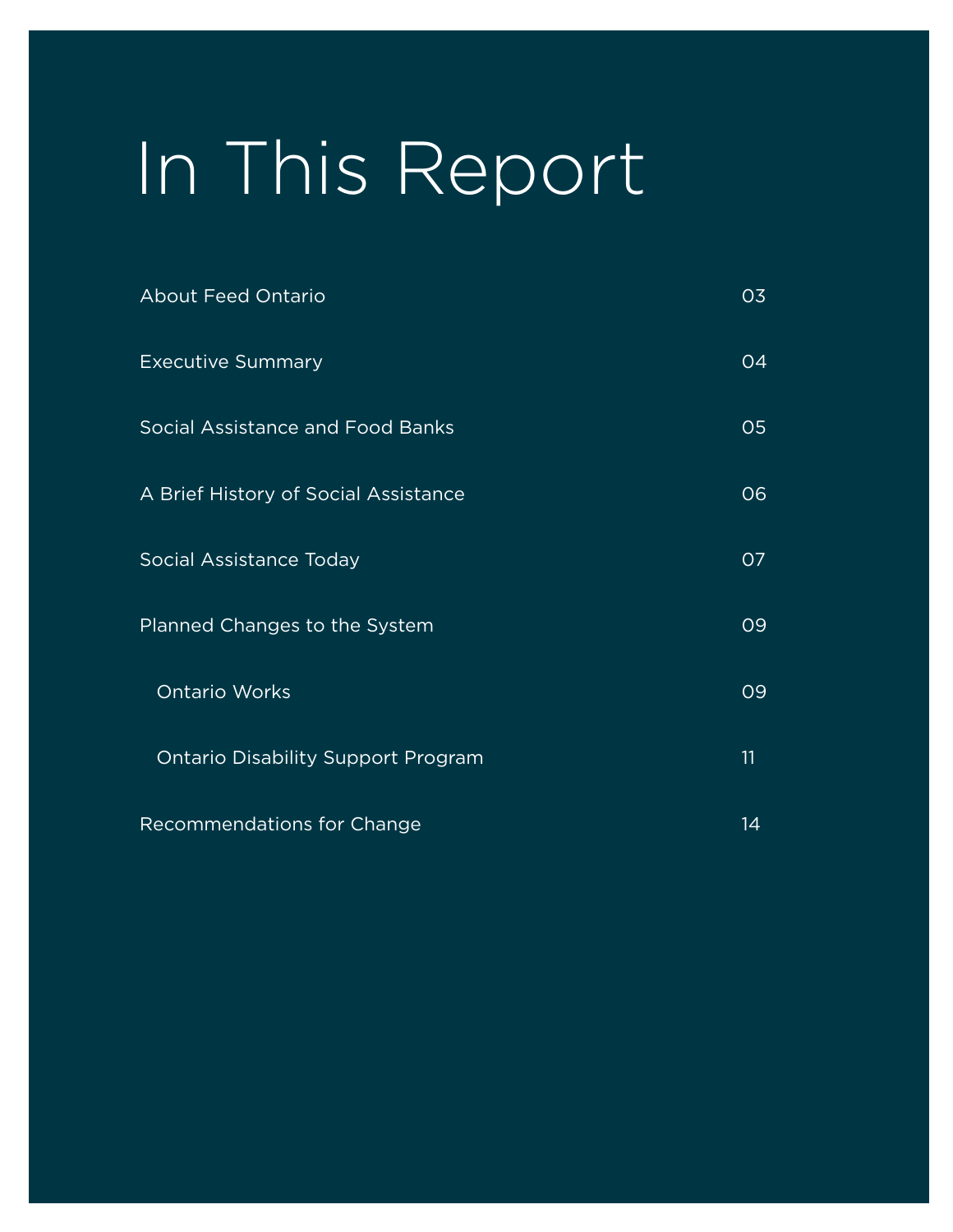# FEED<br>ONTARIO

Feed Ontario (formerly the Ontario Association of Food Banks) is a network of 130 direct member food banks and over 1,100 affiliate hungerrelief agencies that are united in their work to address and prevent hunger and poverty.

Through emergency food support, innovative programming, and a commitment to investigating long-term solutions to poverty, the provincial food bank network works tirelessly to improve the health and well-being of the adults and families it serves.

Feed Ontario works to achieve its mission in three key ways:

#### **FeedON**

#### **Feed Possibility**

#### **Feed Change**

The provincial food bank network provides adults, children, and seniors with nutritious food throughout the year, including dairy products, protein, and produce. With the support of our partners, Feed Ontario distributes the equivalent of 4.5 million meals annually.

We feed possibility by providing food banks with resources to grow their capacity to distribute fresh food, to collaborate and develop best practices that drive change, and to invest in innovative programming for people facing hunger in their communities.

We feed change by researching the root-causes of food insecurity, raising awareness of hunger in our province, and advocating on behalf of evidence-based solutions to poverty. It is only through our collective action that we will end hunger and poverty in Ontario.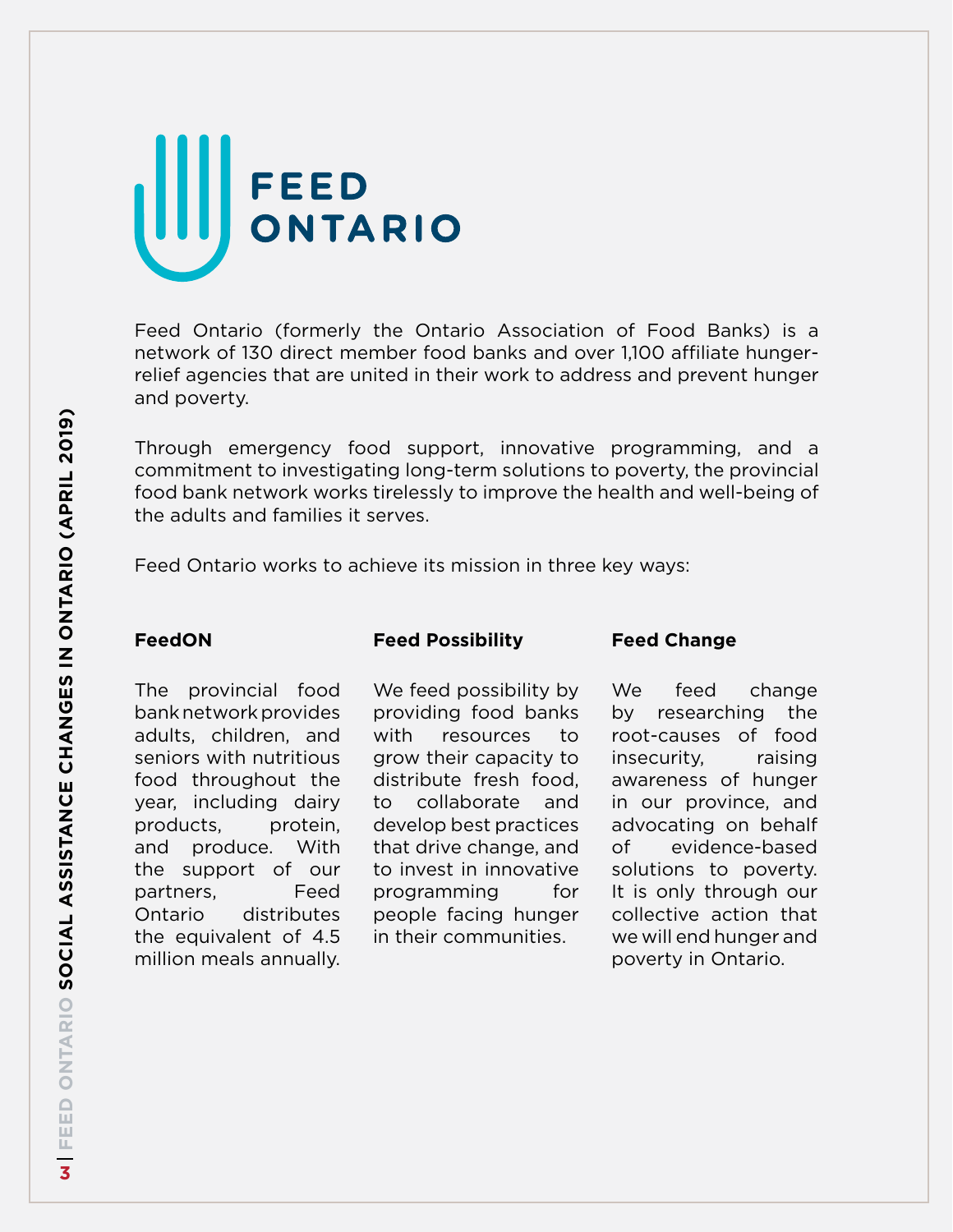## Executive Summary

n November 2018, the provincial government announced a number of reforms to Ontario's social assistance programs, Ontario Works and the Ontario n November 2018, the provincial government<br>announced a number of reforms to Ontario's social<br>assistance programs, Ontario Works and the Ontario<br>Disability Support Program, with the intention of<br>helping recipients break the

As two-thirds of food bank clients cite social assistance as their primary source of income, reforms to these programs can have a significant impact on food banks. This report discusses the history of social assistance in Ontario and the impact that previous changes to the system have had on poverty and food insecurity in this province, and analyzes the proposed reforms. In summary, this analysis found that while the reforms included a number of improvements to the current set of policy directives, some of the changes are cause for concern:

**• Ontario Works:** Despite the proposed increase to earnings exemptions from \$200 to \$300, the corresponding increase in clawbacks to subsequent earnings from 50 to 75 percent would leave recipients with less net income compared to the current system after working more than 8 hours per week

at minimum wage, making it more difficult to move ahead

**• Ontario Disability Support Program:** The proposed alignment of the program's definition of disability with the federal guidelines may exclude individuals with episodic disabilities (such as multiple sclerosis or Parkinson's disease) from accessing the support they need

To avoid these problems, Feed Ontario recommends that the Government of Ontario maintain the earnings-related clawbacks at 50 percent and retain ODSP's current definition of disability. In addition, to ensure that more Ontarians do not have to make the difficult choices between necessities like food and shelter, Feed Ontario recommends the provincial government invests into the development of more affordable housing and a portable housing benefit.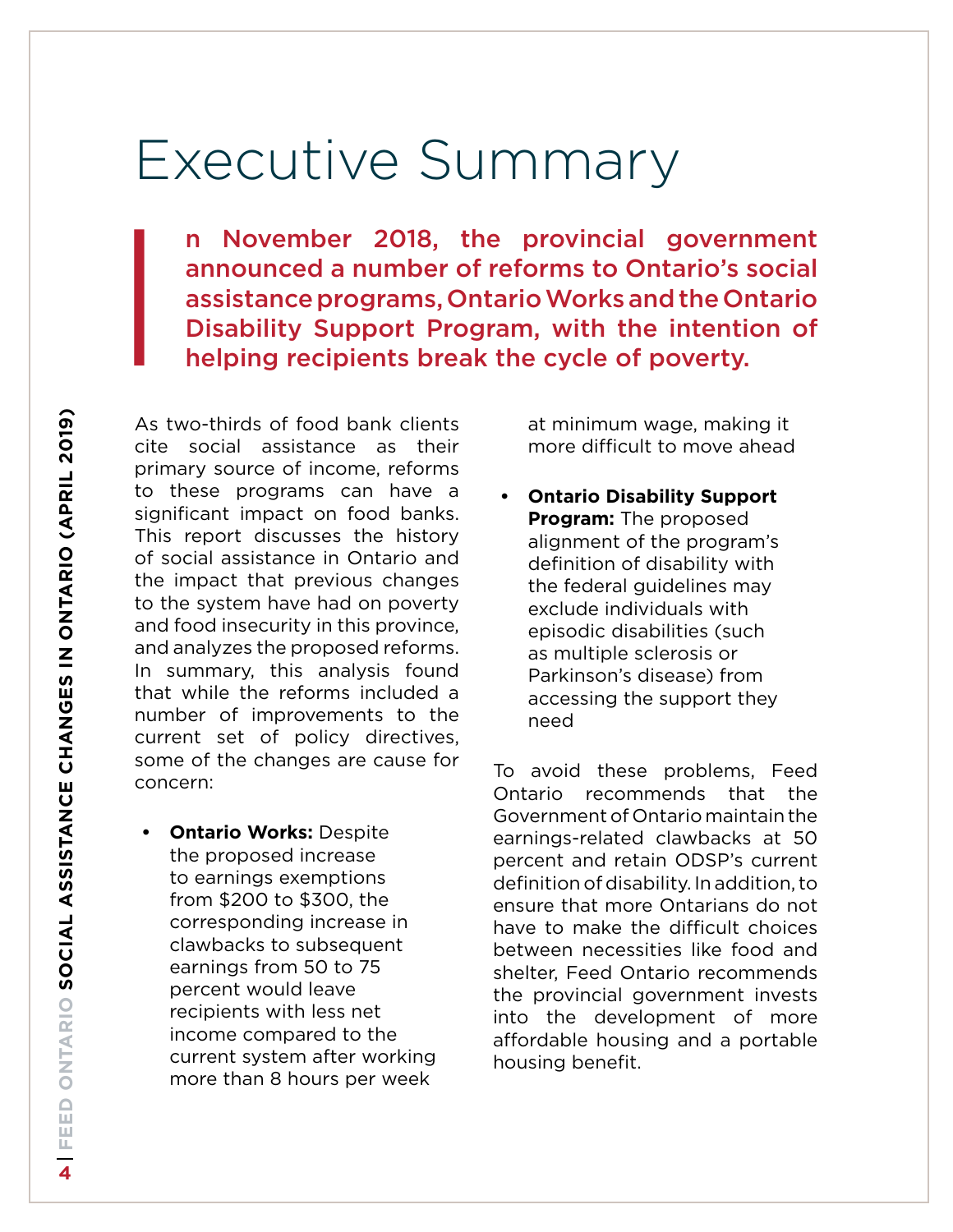## Social Assistance and Provincial Food Bank Use

households, inclusive of 501,590 adults, children, and seniors. While the circumstances that resulted in these individuals and families needing support are diverse, the fundamental reason that people turn to food banks is because they do not have sufficient income to afford all of their basic necessities each month. etween April 1, 2017, and March 31, 2018, Ontario's food banks provided support to over 227,300 B

Reforms to Ontario's social assistance programs are a significant concern in the food bank network because it is the primary source of income for the majority



**of food bank clients cite**  social assistance **as their primary source of income** of adults that access Ontario's food banks throughout the year. With 30 percent of clients being recipients of the Ontario Disability Support Program (ODSP) and 29 percent of Ontario Works (OW), any changes made to how these essential programs work will undeniably have an impact on the people that food banks serve.

The intention of OW is to assist recipients while they work to recover from a job loss or rebuild their life after an emergency situation. ODSP is meant to provide support to recipients that are living with a disability that restricts their ability to work, and is presently inclusive of both continuous disabilities (such as a developmental disability) and recurrent/episodic disabilities (such as cancer or multiple sclerosis).

Both programs were created to provide individuals and families with support when unexpected challenges or unavoidable health issues occur, and give them the best possible chance for getting back on their feet and a good quality of life.

Unfortunately, there have been a number of changes to Ontario's social assistance programs since the early 1990s that have made it increasingly more difficult for recipients of the programs to afford even their most basic needs, such as food and shelter, much less establish a foundation that would allow them to move out of poverty.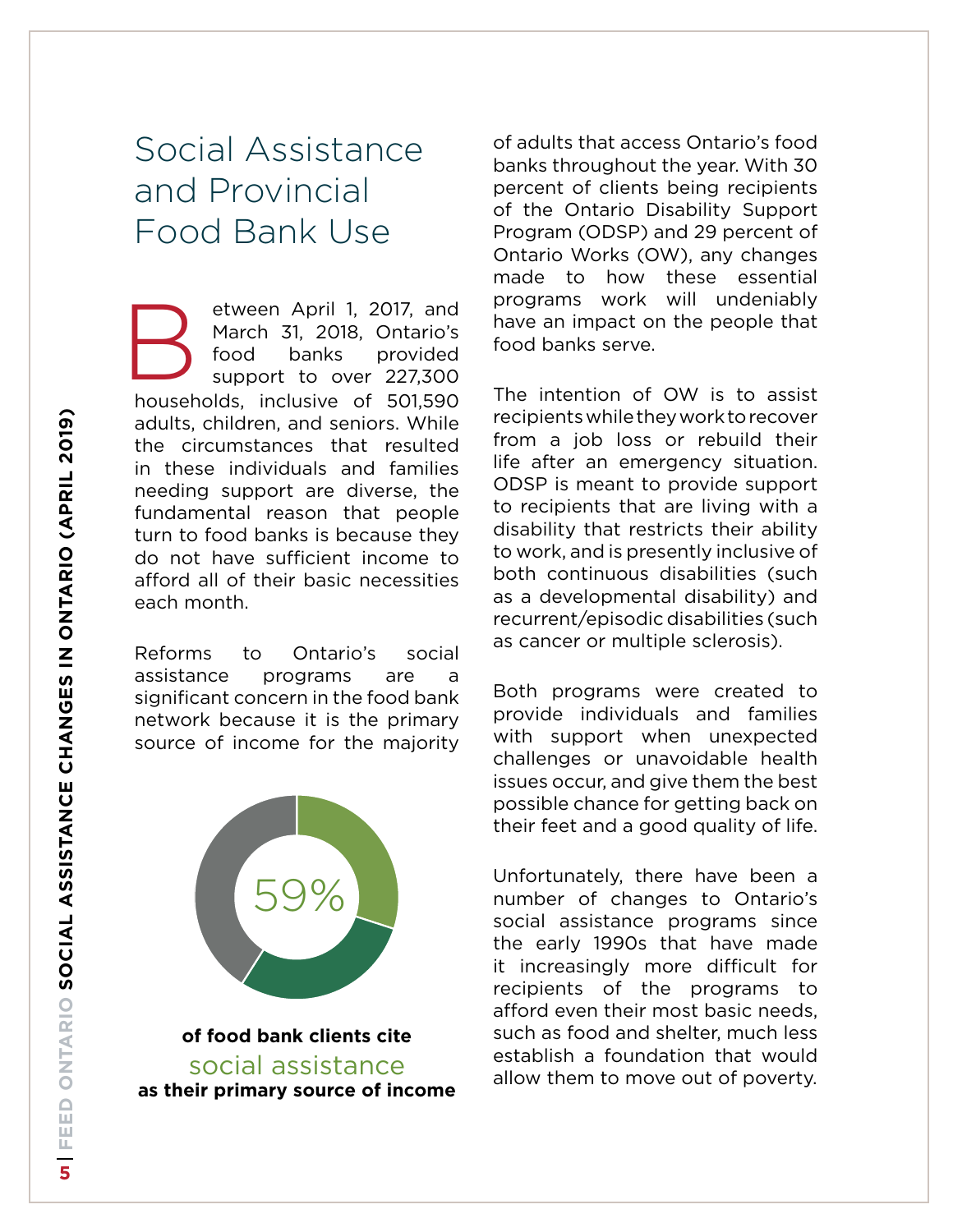|      | A Brief History of<br>Social Assistance                                                                                                                                | 1956 | The Unemployment<br>Assistance Act creates the<br>first permanent program for<br>funding social assistance<br>after pressures from<br>charities and the provinces,<br>which can no longer support |
|------|------------------------------------------------------------------------------------------------------------------------------------------------------------------------|------|---------------------------------------------------------------------------------------------------------------------------------------------------------------------------------------------------|
| 1874 | Provincial governments<br>begin to support charitable<br>institutions with regular                                                                                     |      | the cost of relief after WW2<br>and a period of increased<br>unemployment <sup>7</sup>                                                                                                            |
| 1890 | grants <sup>1</sup><br>Ontario passes the<br>Houses of Refuge Act,<br>which provides county                                                                            | 1958 | Ontario passes the General<br>Welfare Assistance Act to<br>assist during temporary<br>distress <sup>8</sup>                                                                                       |
|      | governments with grants to<br>construct buildings for the<br>'deserving poor'2                                                                                         | 1965 | The Canada Pension Plan,<br>a national compulsory<br>contributory pension plan, is<br>established <sup>9</sup>                                                                                    |
| 1903 | The province passes new<br>legislation that requires<br>every county in Ontario to<br>have a house of refuge <sup>3</sup>                                              | 1966 | Ontario passes Family<br>Benefits Assistance Act to<br>help individuals in need for<br>long periods of time                                                                                       |
| 1914 | Ontario's Workmen's<br>Compensation Act is<br>Canada's first compulsory<br>contributory social insurance<br>law, and provides support<br>to individuals who suffer     | 1967 | The Department of Welfare<br>changes its name to the<br>Department of Social and<br><b>Family Services</b>                                                                                        |
|      | workplace injuries or<br>contract occupational<br>diseases <sup>4</sup>                                                                                                | 1971 | The federal government<br>substantially expands<br>Unemployment Insurance<br>and broadens the National                                                                                            |
| 1920 | The Ontario Need Mothers'<br>Allowance Act provides<br>support to deserted and<br>widowed women after WWI                                                              |      | Housing Act to cover co-<br>operative and non-profit<br>assistance <sup>10</sup>                                                                                                                  |
| 1930 | The federal government<br>provides the provinces with<br>grants to provide relief<br>during the Great Depression<br>and creates a new                                  | 1972 | The Department of Social<br>and Family Services<br>becomes the Ministry of<br>Community and Social<br>Services                                                                                    |
| 1940 | Department of Welfare <sup>5</sup><br>Federal Unemployment<br>Insurance is established<br>to provide protection<br>against loss of employment<br>earnings <sup>6</sup> | 1977 | The Family Benefits<br>Assistance becomes the<br><b>Ontario Disability Support</b><br>Program and General<br>Welfare Assistance becomes<br>Ontario Works                                          |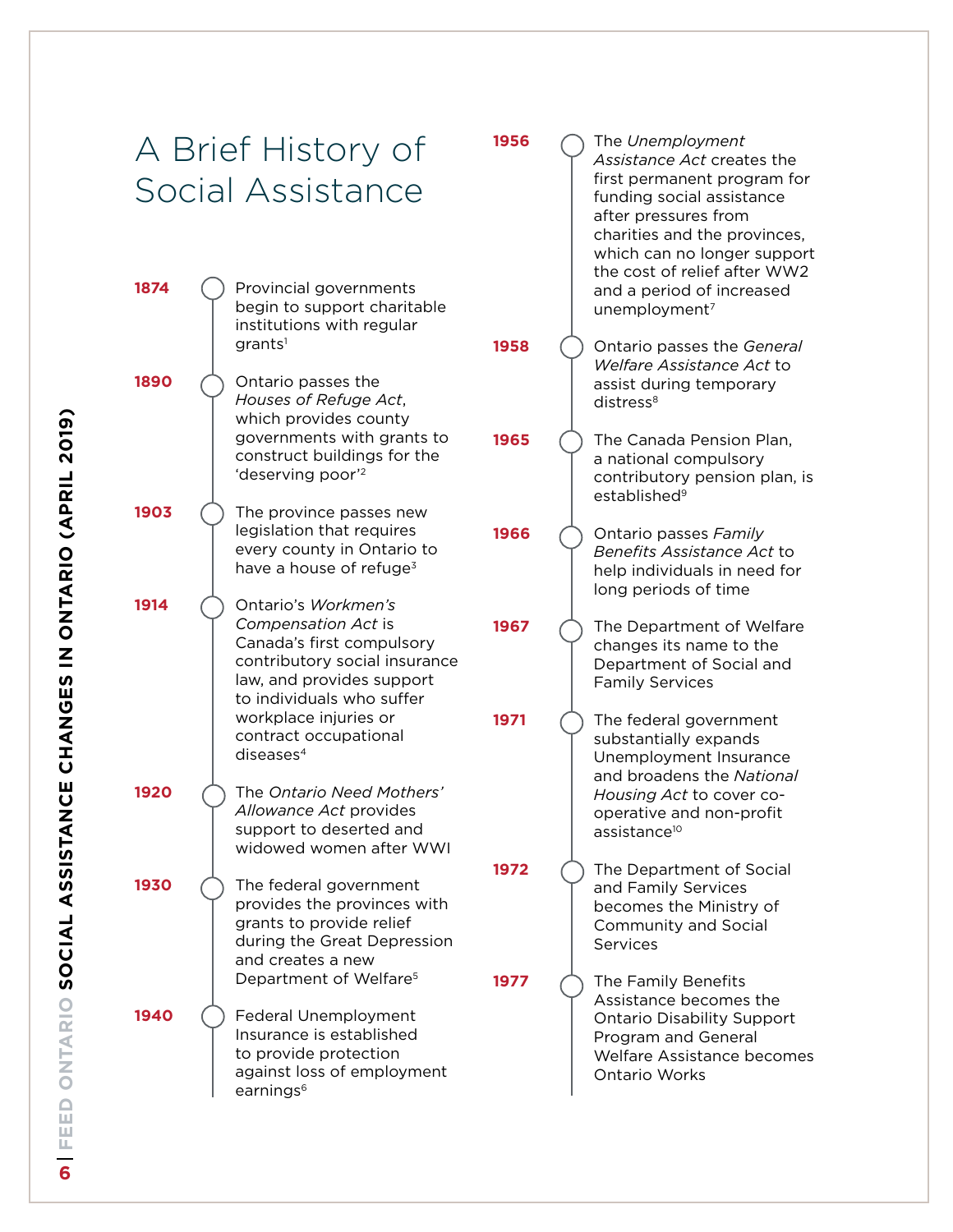## Social Assistance: 1990 to Today

n Ontario, two out of three individuals that access food banks are social assistance recipients. This statistic has remained consistent for as long as food banks have been collecting this data.  $\overline{\mathbf{I}}$ 

One of the primary reasons that social assistance recipients access food banks is that Ontario Works (OW) and the Ontario Disability Support Program (ODSP) do not provide sufficient support for an individual to afford all of their basic necessities each month, like rent, hydro, transportation, and food. Frequently, individuals on these programs have to make difficult choices between expenses, leaving them with no other choice but to turn to food banks for support.

This is a trend that has continued to grow year over year, as illustrated in Figure 1. Due to the rising cost of living and stagnant social assistance rates, program recipients are falling into deeper levels of poverty as the "poverty gap" between social assistance income and the Low Income Measure (LIM) continues to grow.

In 1990, a single 'employable person' would have received \$623 per month (\$1,027 in 2019 dollars), and a person with a disability would have received \$876 per month (\$1,434 in 2019 dollars). The poverty gap for these individuals was 30 percent and 2 percent respectively.

**FIGURE 1: Historical OW and ODSP rates[11](#page-15-10) compared to the low income measure\*[12](#page-15-11), adjusted to 2018 dollars**



*\*The Low Income Measure (LIM) is the most commonly used definition of poverty and is set at 50% of median adjusted household income. This chart references the LIM after taxes for a single person household.*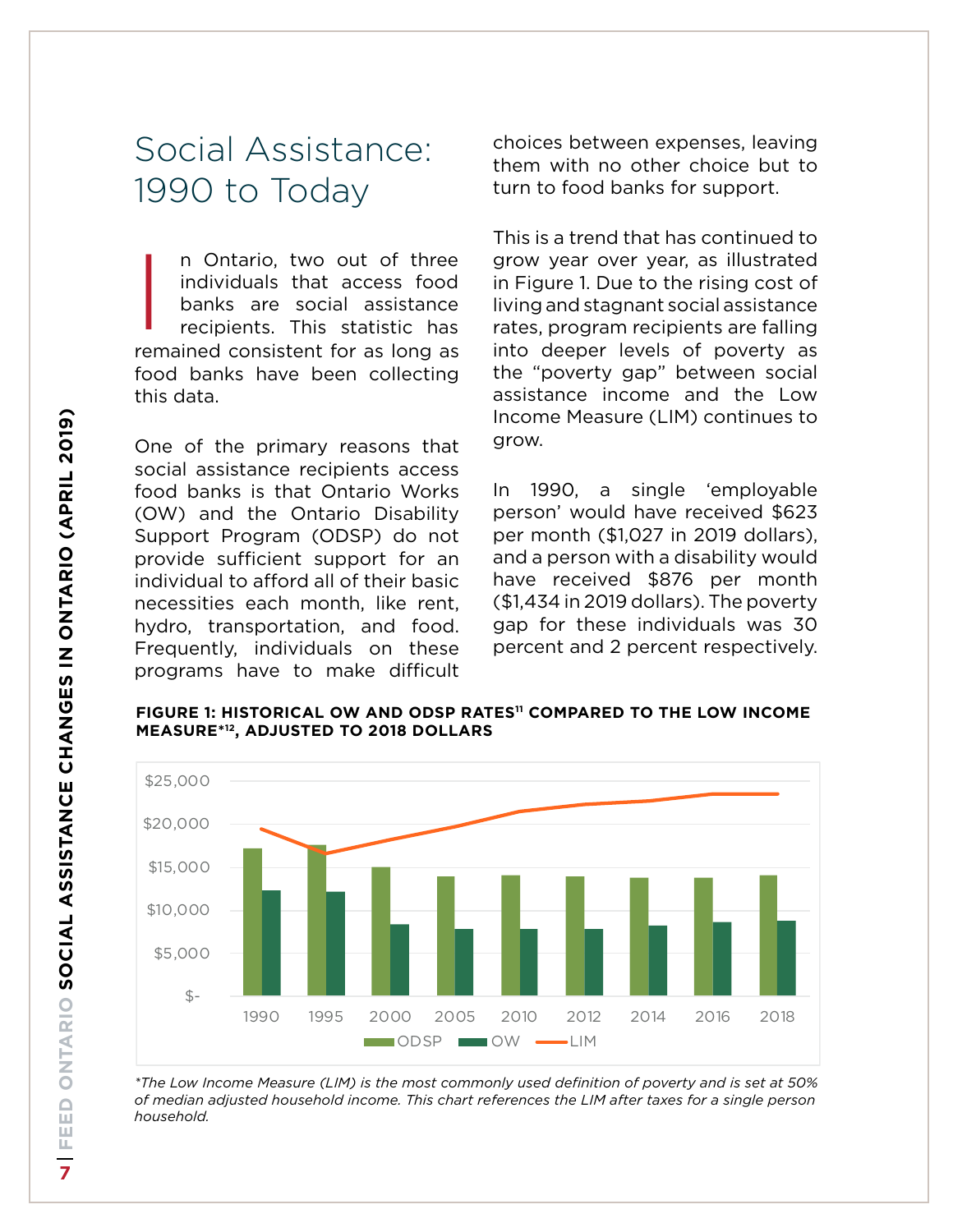Today, a single person on OW receives \$733 per month and experiences a poverty gap of 63 percent, and an individual on ODSP receives \$1,169 per month, experiencing a poverty gap of 40 percent.

This growing gap can be explained in part by the austerity measures put in place by the Government of Ontario, starting in 1995 with a 21.6 percent cut in support available for recipients that were considered 'employable persons'. This was followed by all social assistance rates being frozen until 2003, causing the income provided by both programs to lose value each year due to inflation. Although some modest increases have been made to social assistance rates since then, they have never recovered from the initial cuts in 1995. The chart in Figure 2 illustrates how difficult or even impossible - it can be for someone on OW or ODSP to afford all of their monthly expenses today.

Alongside inadequate rates, these programs are governed by punitive and complicated policy directives that make navigating the system a challenge and building a foundation to move out of poverty nearly impossible. Though the purpose of these programs are to help recipients regain financial stability, every time they try, they get knocked back down.

#### **FIGURE 2: SINGLE PERSON HOUSEHOLD EXPENSES versus income**

|                                                              |                                                                                             | <b>Ontario Works</b> | <b>Ontario Disability</b><br><b>Support Program</b> | <b>Full-Time</b><br><b>Minimum Wage</b><br>(Net, 31 Hours <sup>14</sup> ) |  |
|--------------------------------------------------------------|---------------------------------------------------------------------------------------------|----------------------|-----------------------------------------------------|---------------------------------------------------------------------------|--|
| <b>Monthly Income</b>                                        |                                                                                             | \$733.0013           | \$1,169.00                                          | \$1,623.00                                                                |  |
| Expenses <sup>15</sup><br><b>Basic</b>                       | Rent <sup>16</sup><br><b>Bachelor Apartment</b>                                             | \$959.00             | \$959.00                                            | \$959.00                                                                  |  |
|                                                              | <b>Bills/Utilities</b><br>Electricity, Phone, Internet                                      | \$179.08             |                                                     | \$179.08                                                                  |  |
|                                                              | <b>Personal Care Items</b><br>\$191.17<br>Clothing, Cleaning Supplies,<br><b>Toiletries</b> |                      | \$191.17                                            | \$191.17                                                                  |  |
|                                                              | <b>Health Care</b><br>Medication, Health Care<br><b>Supplies and Equipment</b>              | $$0^*$               | $$0^*$                                              | \$113.58                                                                  |  |
|                                                              | Transportation                                                                              | \$150.00             | \$150.00                                            | \$150.00                                                                  |  |
|                                                              | Total                                                                                       | \$1,479.25           | \$1,479.25                                          | \$1,592.83                                                                |  |
| <b>Income Left For Food and</b><br><b>All Other Expenses</b> |                                                                                             | (\$746.25)           | (\$310.25)                                          | \$30.17                                                                   |  |

*\*OW and ODSP includes access to some health benefits*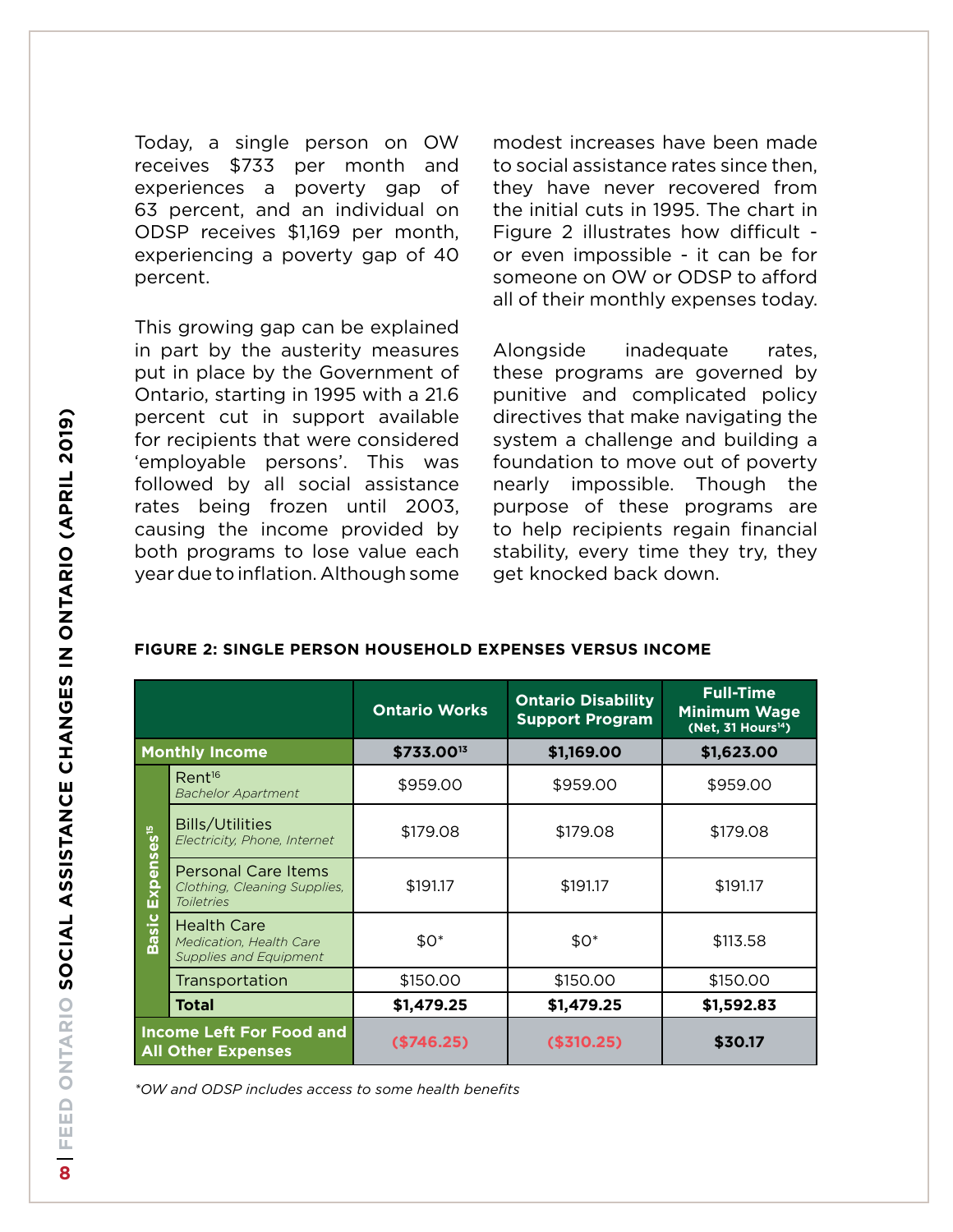## Planned Changes to the System

ood banks have longadvocated for social assistance reform, including increases to social assistance rates to reflect the cost of living, reducing red tape and improving accessibility to the programs, and reforming the policy directives that govern the system.  $\begin{array}{|c|c|c|}\n\hline\n\hline\n\text{ratos} & \text{if} \\\hline\n\end{array}$ 

In November 2018, the provincial government announced a number of changes to Ontario's social assistance programs<sup>17</sup>, as well as the introduction of the Low-Income Individuals and Family Tax  $(LIFT)*$  credit<sup>18</sup>, with the intention of assisting low-income workers. At first glance, many of the reforms appear to be improvements to the social assistance programs; however, a closer look reveals that some of the proposed changes may actually work against the intended outcome.

#### Ontario Works

The provincial government has proposed a re-design of Ontario Works (OW), with a stated goal of helping recipients find and keep jobs and achieve better outcomes<sup>19</sup>. Some of the potentially positive changes announced included an

*\*The LIFT credit refunds the provincial personal income tax for low-income Ontarians*

#### **FIGURE 3: proposed Changes to Earning exemptions, Ontario works**

|                                                                             | <b>Current</b><br><b>System</b> | <b>Proposed</b><br><b>Changes</b> |
|-----------------------------------------------------------------------------|---------------------------------|-----------------------------------|
| <b>Clawbacks of</b><br><b>Supports</b><br><b>Income Above</b><br>Exemptions | 50%                             | 75%                               |
| <b>Earnings</b><br><b>Exemption</b><br>Per month                            | \$200                           | \$300                             |
| <b>Waiting Period</b><br><b>For Earnings</b><br><b>Exemptions</b>           | 3 months                        | 1 month                           |

increased focus on employment services, improved access to wrap-around supports, making it easier for recipients to pursue selfemployment, and a simplified rate structure. However, there are a number of proposed changes that are cause for concern, such as the proposed changes to the earningsrelated clawback.

Currently, an OW recipient can earn up to \$200 per month without impacting to their benefits. This is known as an 'earning exemption' and is applied after three months of receiving assistance. Once \$200 has been earned, 50 percent of every dollar earned is clawed back from their monthly benefit.

The reforms announced by the Government of Ontario (outlined in Figure 3) included increasing the earnings exemption for OW to \$300 per month and decreasing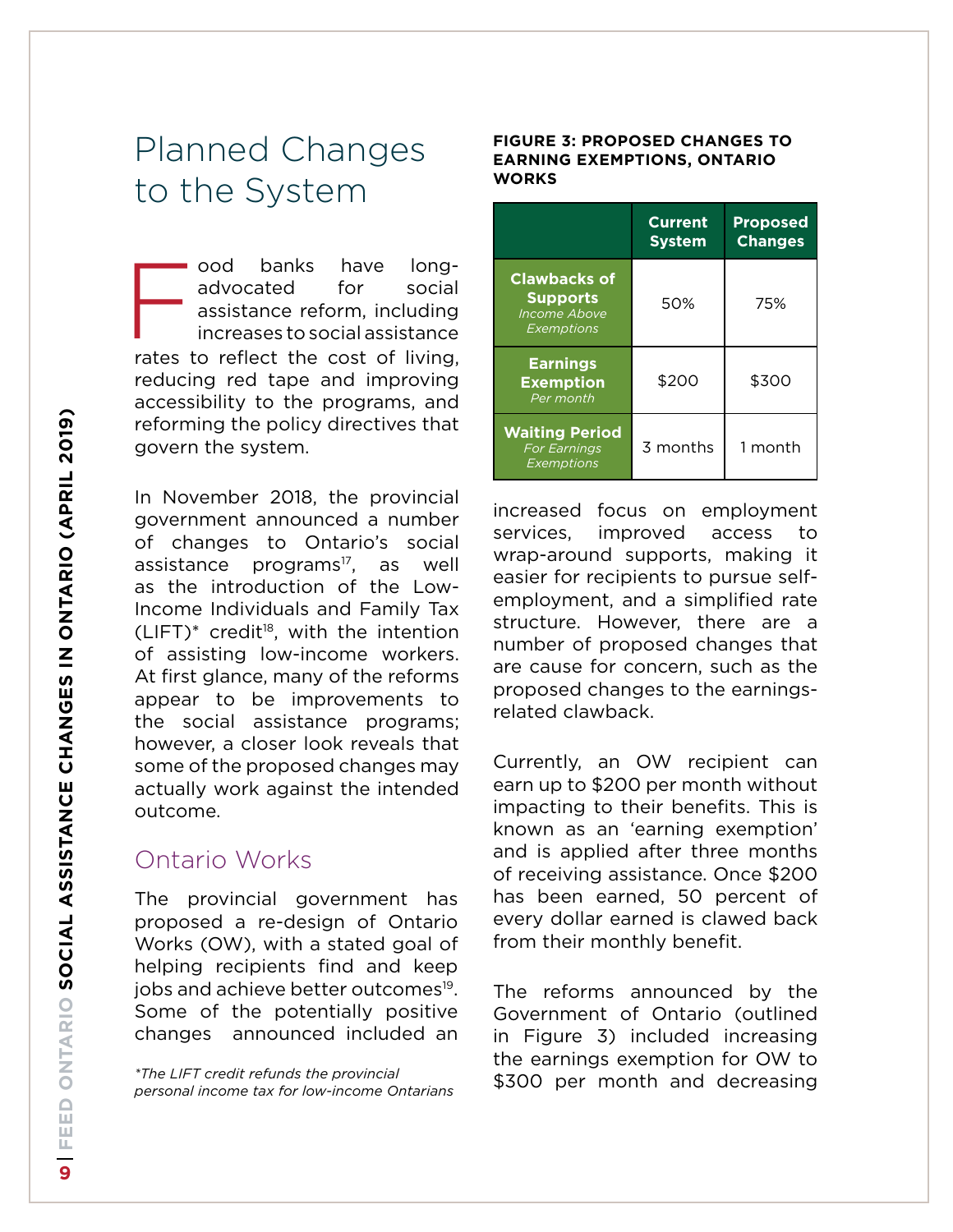the waiting period for earning exemptions to apply to one month[.20](#page-16-5) While these are moves in the right direction, the changes also included increasing the earnings clawback to 75 percent.

Though the intention of these changes is to assist recipients in transitioning back into the workforce, it is arguable that the increase to clawbacks, despite the increase to earning exemptions, will create further barriers to moving out of poverty.

To illustrate, the graph in Figure 4 shows that the proposed changes, inclusive of the LIFT credit, give a slight advantage to OW recipients working between 4 to 8 hours per week on average versus the current system without the LIFT credit. Yet if the recipient works more than 8 hours per week, the proposed changes mean that their net income will be lower than at present. After 23 hours of work, recipients will stop receiving OW benefits altogether, versus the current cut-off point of 33 hours.

Moreover, OW comes with access to health benefits $21$ , such as the Ontario Drug Benefit and assistance with the cost of medical supplies. As extended health care benefits are often not offered to low-income workers, particularly those working part-time, lowering the point where individuals become ineligible for financial assistance on OW means recipients lose access to these important benefits earlier and when they are in a more precarious financial state.

When considering the impact of both the clawbacks and the loss of extended benefits, like medicine

**FIGURE 4: MONTHLY net income (Earnings and Ontario work support, after taxes) by hours worked (Minimum wage)[22,](#page-16-0)[23](#page-16-1),[24,](#page-16-2)[25](#page-16-3),[26](#page-16-4)**

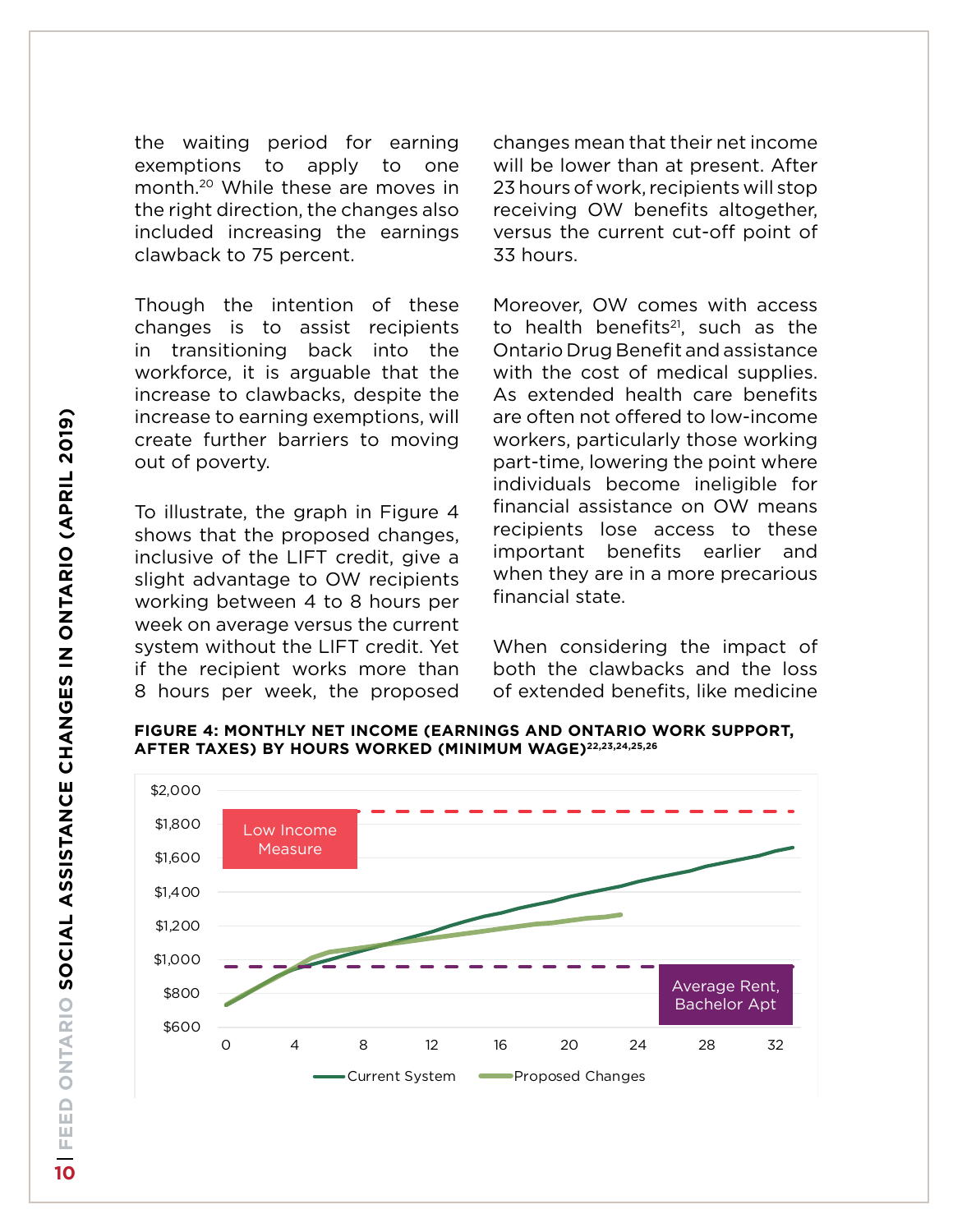#### **FIGURE 5: Sample net monthly income of Ontario Works Recipient**

|                            | <b>Current</b><br>System            | <b>Proposed</b><br><b>System</b> |
|----------------------------|-------------------------------------|----------------------------------|
| <b>Hours</b><br>Worked     | 23                                  | 23                               |
| After Tax<br>Income        | \$1,218<br>(without LIFT<br>credit) | \$1,242<br>(with LIFT<br>credit) |
| Max OW<br>Support          | \$733                               | \$733                            |
| Clawbacks                  | -\$509                              | -\$707                           |
| Remaining<br>OW<br>Support | \$224                               | \$26                             |
| <b>Net Income</b>          | \$1,442                             | \$1,269                          |

and medical supplies, the proposed changes to OW leave recipients who are working to move out of poverty with less net income than under the present system. This makes it even more difficult for individuals to establish sufficient income to move towards financial independence.

#### Ontario Disability Support Program

Alongside changes to Ontario Works (OW), the provincial government announced a number of positive changes to the Ontario Disability Support Program (ODSP), including switching the financial review from a monthly to an annual basis and increasing the earnings exemption from \$200 per month to \$6,000 per year, helping to encourage employment by allowing for greater income flexibility and fluctuation throughout the year. $27$ 

However, much like the changes to OW, some of the proposed changes to ODSP are cause for significant concern, particularly the intention to align the program's definition of what consitutes an eligible disability with federal guidelines. While there is no single federal definition of disability, the most common definitions are significantly narrower and more restrictive than what is currently being used by ODSP, and may exclude many individuals with a disability who need it.

One of the most significant differences between the commonly used federal definitions of disability and ODSP's definition is in how each consider the length and frequency of impairment. Currently, one is eligible for ODSP if their disability is either "continuous or recurrent["28,](#page-16-8) whereas the two most common federal guidelines require the impairment to "regularly stop you from doing any type of substantially gainful work"[29](#page-16-9) (Canada Pension Plan-Disability) or that it must be "present all, or substantially all the time"[30](#page-16-10) (Disability Tax Credit).

These federal guidelines exclude individuals with episodic disabilities, which are chronic conditions marked by periods of health that are interrupted by episodes of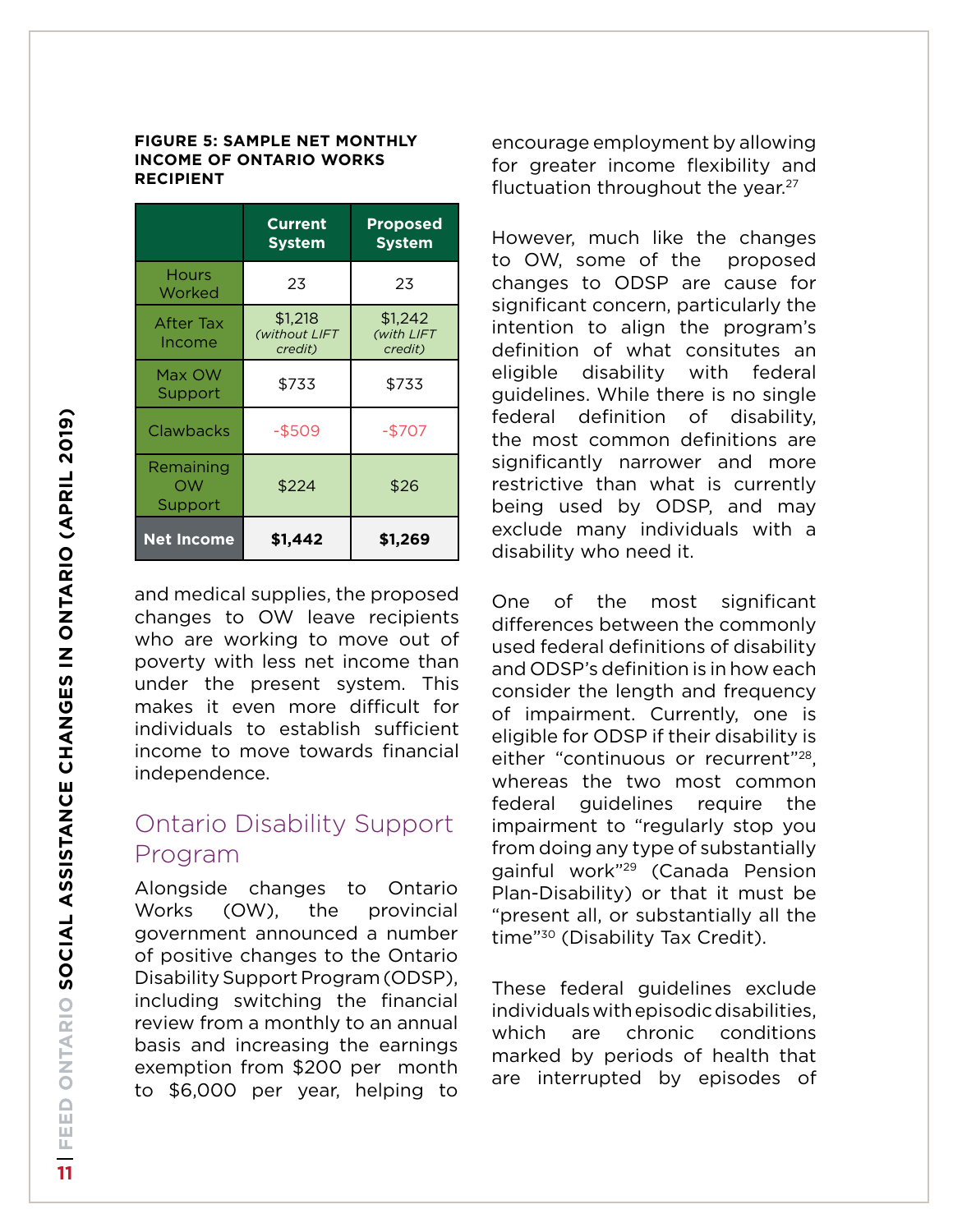disability. Examples of episodic disabilities include conditions such as cancer, multiple sclerosis, HIV/ AIDS, and Parkinson's disease (see Figure 6 for more examples).

It is estimated that 33 percent of Ontarians with a disability experience it episodically.<sup>32</sup> As these periods of illness are often unpredictable in both length and frequency, it is therefore unsurprising that part-time work is more common amongst people with episodic disabilities. Further, these individuals also experience higher rates of poverty: compared to people without disabilities, and are 45 percent more likely to have a household income that falls into the lowest quintile.

#### **FIGURE 6: conditions that can result in an episodic disability[31](#page-16-11)**

*Episodic disabilities can result in intermittent work capacity (expressed as instability in an employee's attendance and productivity)*

As outlined in Figure 7, while there are many disability support programs available to Ontarians, there are many challenges when it comes to accessing them. Most disability support programs and benefits available to Ontarians are tied to current employment or are based on a certain amount of payroll contributions, and therefore require steady employment histories. Some programs exclude people with episodic disabilities, or require the disability to arise from a workplace incident.

Thus, for many people, ODSP ends up being a program of last resort, especially as one is only eligible for the program if they do not have enough income and assets to support themselves. Redefining disability to exclude those with episodic illnesses means that these individuals, who already face barriers to obtaining employment, will have no choice but to seek support through OW — a program that was not designed to support people with disabilities.

While the benefit rates for ODSP are not adequate, they are still much higher than what is available through OW. Applicants who would have formerly qualified for ODSP would receive 37 percent less under OW, which is a devastating setback to someone already living in poverty. ODSP also has more comprehensive health benefits and permits higher savings limits $34$ ,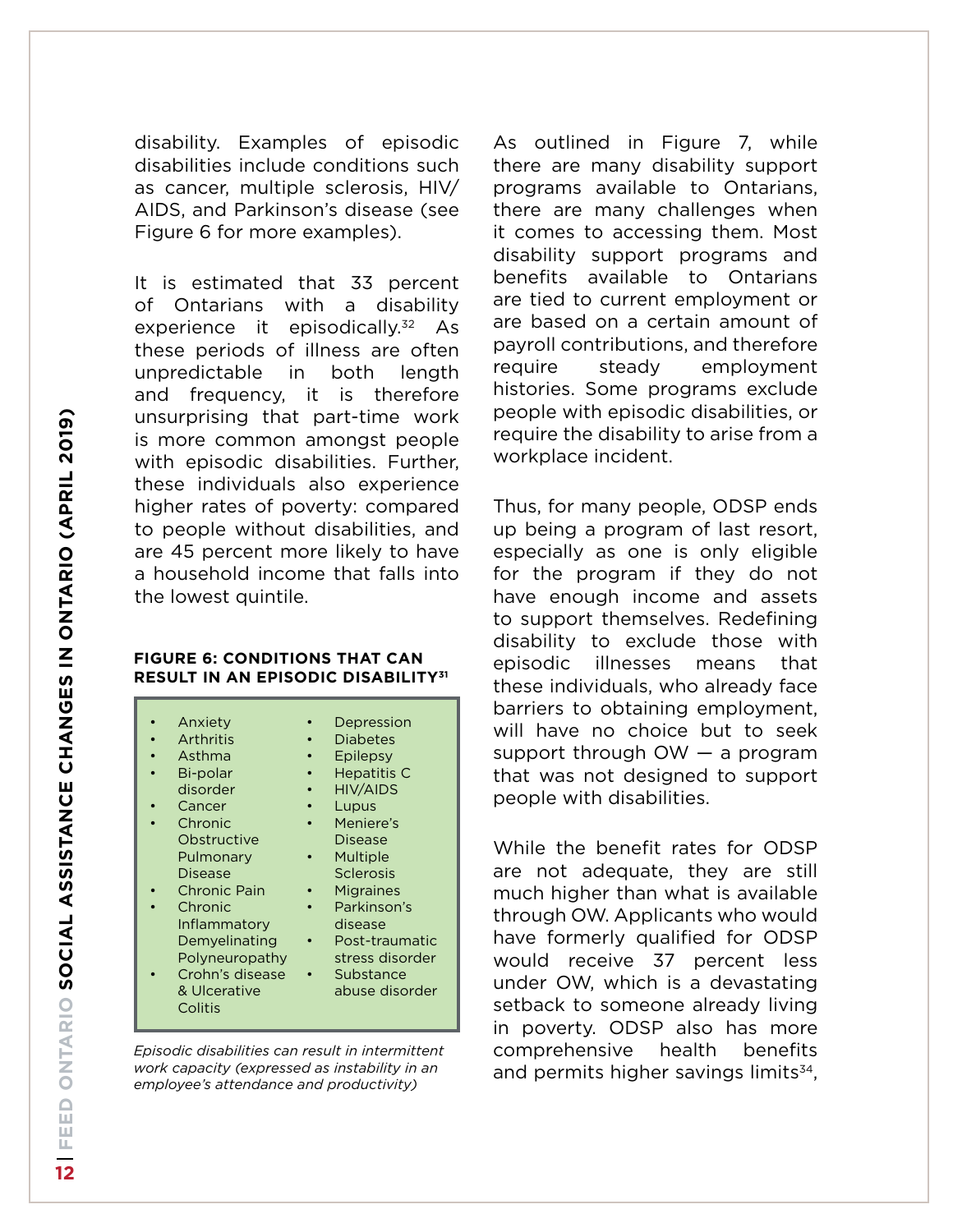|                        | <b>Duration of Funding</b> |                     | <b>Predictability of</b><br><b>Disability</b> |                | <b>Requires</b><br><b>Beneficiary</b><br><b>Contributions</b> |            | <b>Requires</b><br><b>Employment or</b><br><b>Means to Save</b><br><b>Money</b> |            |              |
|------------------------|----------------------------|---------------------|-----------------------------------------------|----------------|---------------------------------------------------------------|------------|---------------------------------------------------------------------------------|------------|--------------|
|                        | Perm.                      | Long<br><b>Term</b> | <b>Short</b><br><b>Term</b>                   | <b>Regular</b> | <b>Episodic</b>                                               | <b>Yes</b> | <b>No</b>                                                                       | <b>Yes</b> | <b>No</b>    |
| $CPP-D$                | $\times$                   | X                   |                                               | X              |                                                               | X          |                                                                                 | $\times$   |              |
| EI-<br><b>Sickness</b> |                            | X                   | X                                             | $\times$       | $X^*$                                                         | X          |                                                                                 | $\times$   |              |
| <b>WSIB</b>            | X                          | $\times$            | X                                             | $\times$       | $X^{**}$                                                      |            | X                                                                               | $\times$   |              |
| <b>Veterans</b>        | X                          | X                   | X                                             | X              | $X^{**}$                                                      |            | X                                                                               | $\times$   |              |
| <b>Private</b>         | $\times$                   | $\times$            | $\times$                                      | $\times$       | $X^*$                                                         |            | $\times$                                                                        | $\times$   |              |
| <b>DTC</b>             | X                          | X                   |                                               | $\times$       |                                                               |            | X                                                                               | $\times$   |              |
| <b>RDSP</b>            | X                          | X                   |                                               | $\times$       |                                                               | X          |                                                                                 | $\times$   |              |
| <b>ODSP</b>            | $\times$                   | X                   |                                               | $\times$       | X                                                             |            | $\times$                                                                        |            | $\mathbf{x}$ |

#### **FIGURE 7: Disability support programs available to ontarians**

*Acronyms used: CPP-D: Canada Pension Plan - Disability; EI-Sickness: Employment Insurance-Sickness; WSIB: Workers Safety Insurance Board; Veterans: Veterans Affairs Canada Disability Benefits; Private: Private Insurance; DTC: Disability Tax Credit; RDSP: Registered Disability Savings Plan; ODSP: Ontario Disability Support Program*

*\*often excludes people with episodic disabilities, as many are precariously employed and do not qualify, as they require either attachment to employment or payroll contributions \*\*only if the disability arises from a work-related injury; WSIB has cut the amount of compensation it provides to claimants by half since 2010[.33](#page-16-14)*

allowing recipients to better weather temporary setbacks like an unexpected expense. Recipients of OW are required to take part in "employment assistance activities" to find a job in order to continue receiving benefits, as the expectation is that they are physically able to work.

The proposed changes to earnings exemptions for ODSP actually makes the program better suited to those with episodic disabilities who are able to work, as the higher, annualized income limit makes it safer to go in and out of the workforce when one's health permits without fear of losing the benefits and wrap-around services available to recipients of ODSP. If the provincial government decides to retain ODSP's current, inclusive definition of disability, it is possible that the new model of ODSP could help many more individuals living with a disability transition successfully out of poverty and into financial stability.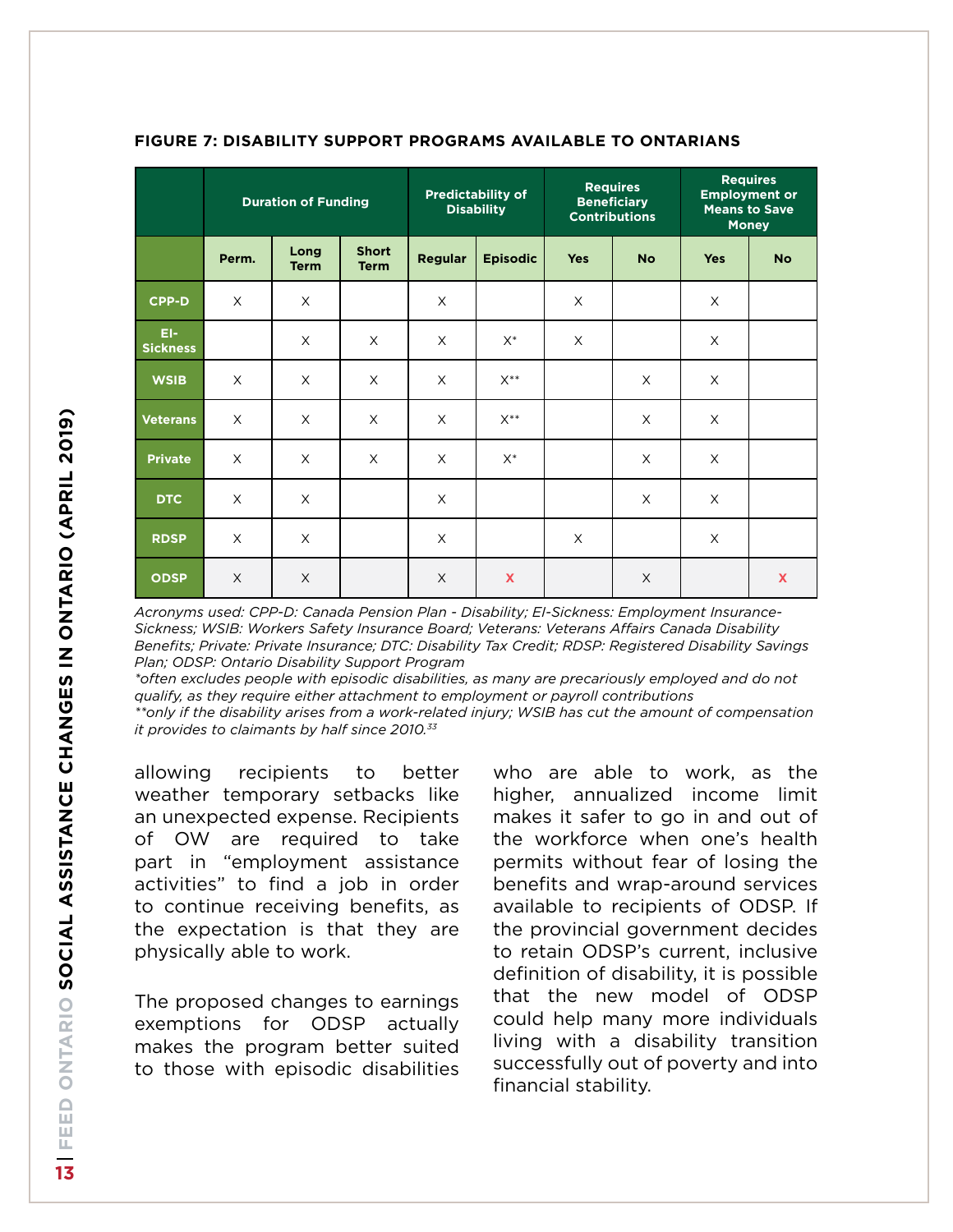# Recommendations for Change

ver half a million people in Ontario access food banks, with the majority being social assistance recipients. Feed Ontario calls on the provincial government to enact<br>bold policy changes to reduce this number.

The provincial food bank network has long advocated for social assistance reform to improve the programs that so many of our province's most vulnerable citizens rely on.

As the provincial government continues to investigate and roll out its social assistance reform plan, Feed Ontario would like to put forward the following recommendations as the first steps towards **moving the needle on poverty and a future where no one goes hungry:**

#### 1. Retain the current definition of 'disability' in Ontario

The Government of Ontario announced it was considering aligning the provincial definition of disability with a federal definition.

The concern with this potential change is that the common federal definitions of disability are meant for support services with a different purpose than the Ontario Disability Support Program.

By changing the definition of disability to exclude episodic illness, the Government of Ontario may be putting a number of vulnerable individuals at risk of becoming ineligible for this essential program. Ontarians living with a disability should be assured that they can meet their basic needs, including through ODSP when necessary.

Feed Ontario strongly encourages the provincial government to retain its current definition of disability, ensuring that Ontarians, when faced with debilitating illness, are able to access the support they need.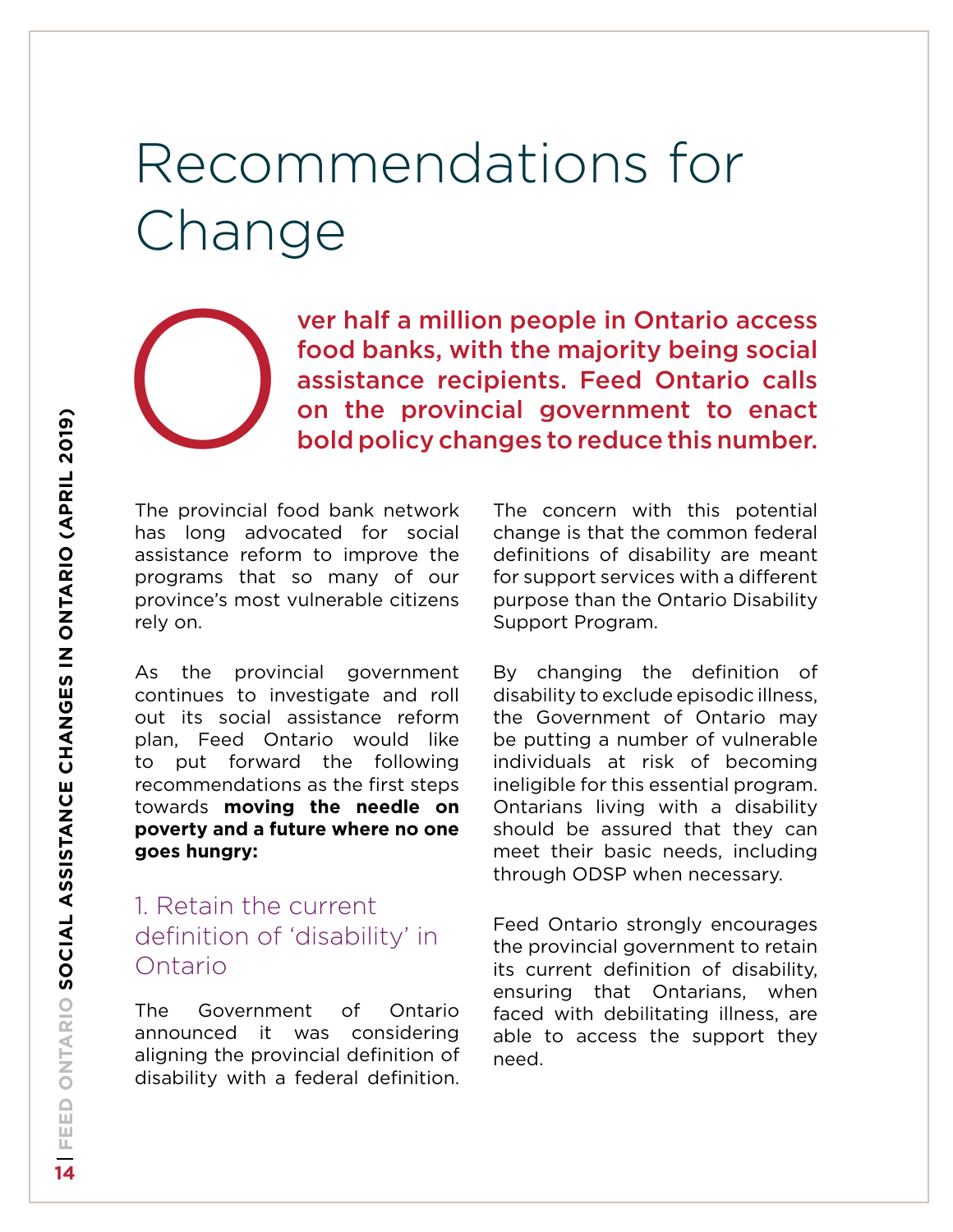#### 2. Reduce the clawback on earned income under Ontario Works and ODSP from 75% to 50%

In their 2019 budget, the Government of Ontario announced planned changes to the rules for earned income for people receiving Ontario Works or ODSP. For Ontario Works, the \$200 cap would be increased to \$300 per month, and for ODSP the cap would be increased to \$6,000 per year. Both of these announcements were steps in the right direction. However, alongside these increases, the provincial government also announced an increase to the clawbacks on earned income, moving it from 50 percent to 75 percent of every dollar earned. This, combined with many other challenges, will likely make it more difficult for social assistance recipients to achieve income security through employment.

Feed Ontario strongly encourages the Government of Ontario to retain the current clawback rate of 50 percent, to further support social assistance recipients as they work to establish sufficient resources and a strong foundation that will enable them to move out of poverty.

#### 3. Invest in affordable housing via construction, repairs, and a portable housing benefit

The Government of Canada unveiled its first National Housing Strategy in 2017. The Government of Ontario re-affirmed its commitment to cost-match the federal investments in its 2019 budget. This agreement will provide \$4.2 billion in new federal and provincial funding to the Ontario housing sector over the next nine years, including funding for the repair, renewal, and expansion of social housing and a new Canada-Ontario Housing Benefit.

While this continued commitment to the National Housing Strategy is promising, details about its implementation and the design of the portable housing benefit have yet to be released. With 90 percent of food bank clients being rental or social housing tenants, who spend more than 70 percent of their income on housing, the proper investment of this funding will be essential to moving the needle on poverty. In particular, Feed Ontario will be paying close attention to the design of the portable housing benefit to ensure it is accessible and benefits those who need it most.

*To learn more about food banking and poverty in Ontario, visit www.feedontario.ca*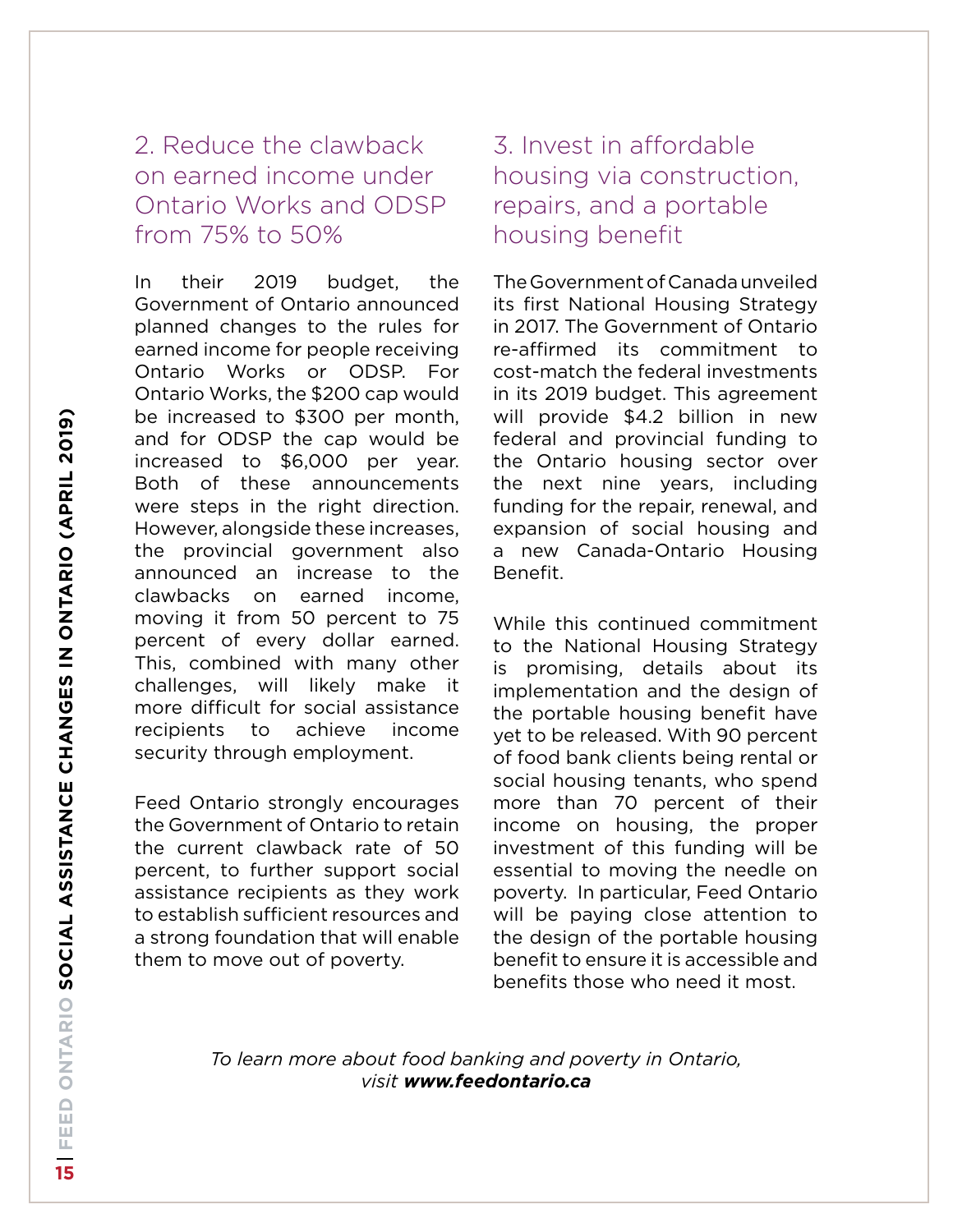### Works Cited

- <span id="page-15-0"></span>1. Moscovitz, Allen. (2006). Welfare State. The Canadian Encyclopedia. Retrieved from: https://www. thecanadianencyclopedia.ca/en/article/ welfare-state
- <span id="page-15-1"></span>2. Tyler, Tracey. (2009, Jan 3). When 'poorhouse' wasn't only an expression. Toronto Star. Retrieved from: https://www. thestar.com/news/2009/01/03/when\_ poorhouse\_wasnt\_only\_an\_expression. html
- <span id="page-15-2"></span>3. ibid
- 4. Smith, D.a. (206, Feb 7). Workers' Compensation. The Canadian Encyclopedia. Retrieved from: https:// www.thecanadianencyclopedia.ca/en/ article/workers-compensation
- <span id="page-15-4"></span><span id="page-15-3"></span>5. Moscovitz, Allen. (2006). Welfare State. The Canadian Encyclopedia. Retrieved from: https://www. thecanadianencyclopedia.ca/en/article/ welfare-state
- <span id="page-15-5"></span>6. Government of Canada. (2017, May 10). Employment Insurance Monitoring and Assessment Report for the fiscal year beginning April 1, 2015 and ending March 31, 2016 Program historical overview. Retrieved from: https://www. canada.ca/en/employment-socialdevelopment/programs/ei/ei-list/reports/ monitoring2016/overview.html
- <span id="page-15-6"></span>7. Moscovitz, Allen. (2006). Welfare State. The Canadian Encyclopedia. Retrieved from: https://www. thecanadianencyclopedia.ca/en/article/ welfare-state
- <span id="page-15-7"></span>8. Falvo, Nicholas. (2015). Three Essays on Social Assistance in Canada: A Multidisciplinary Focus on Ontario Singles. Retrieved from: https://curve.carleton.ca/ system/files/etd/2790f685-680f-419e-93a5-90cf54ed8e85/etd\_pdf/489623442 3e115ac1c9f6eea81ca8d73/falvo-threeessa ysonsocialassistanceincanadaamultidiscip linary.pdf
- <span id="page-15-8"></span>9. Moscovitz, Allen. (2006). Welfare State. The Canadian Encyclopedia. Retrieved from: https://www. thecanadianencyclopedia.ca/en/article/ welfare-state
- <span id="page-15-9"></span>10. ibid
- <span id="page-15-10"></span>11. Tweddle, Anne, et al. (2014). Welfare In Canada 2013. Caledon Institute of Social Policy. Retrieved from https://maytree. com/wp-content/uploads/1057ENG.pdf
- <span id="page-15-11"></span>12. Low Income Measure https://www150. statcan.gc.ca/t1/tbl1/en/cv.action?pid=1110 023201#timeframe
- <span id="page-15-13"></span>13. Income Security Advocacy Center. (2018, Sept 10). OW and ODSP Rates and the OCB 2018. Retrieved from: http:// incomesecurity.org/public-education/ ow-and-odsp-rates-and-the-ocb-2018-lestaux-dot-du-posph-et-de-la-poe-2018/
- <span id="page-15-12"></span>14. Statistics Canada. (2018). Table 14- 10-0036-01 - Actual hours worked by industry, monthly, and unadjusted for seasonality [Based on 30.7 Hrs/ Week]. Retrieved from: https://www150. statcan.gc.ca/t1/tbl1/en/tv.action?pid= 1410003601&pickMembers%5B0%5D =1.7&pickMember s%5B1%5D=2.12&pi ckMembers%5B2%5D=3.2&pickMem bers%5B3%5D=5.1
- <span id="page-15-14"></span>15. Statistics Canada. (2018). Table 11- 10-0224-01 - Household spending by household type. Retrieved from: https:// www150.statcan.gc.ca/t1/tbl1/en/cv.actio n?pid=1110022401#timeframe
- <span id="page-15-15"></span>16. Canada Mortgage and Housing Corporation. (2018). Urban Rental Market Survey Data: Average Rents in Urban Centres (October 2018) [Data File] https:// www03.cmhc-schl.gc.ca/hmip-pimh/en/ TableMapChart/Table?TableId=2.1.31.2&Ge ographyId=35&GeographyTypeId=2&Displ ayAs=Table&GeograghyName=Ontario#A partment
- <span id="page-15-17"></span>17. Ministry of Children, Community, and Social Services. (2018, Nov 22). Backgrounder: Reforming Social Assistance. Retrieved from: https://news. ontario.ca/mcys/en/2018/11/reformingsocial-assistance.html
- <span id="page-15-18"></span>18. Ministry of Finance. (2018, Nov 15). Fall Statement 2018: Tax Relief for Low and Middle-Income Workers. https://www.fin. gov.on.ca/fallstatement/2018/tax-relief. html
- <span id="page-15-16"></span>19. Ministry of Children, Community, and Social Services. (2018, Nov 22). News Release: Ontario's Government for the People Announces Plan to Restore Dignity,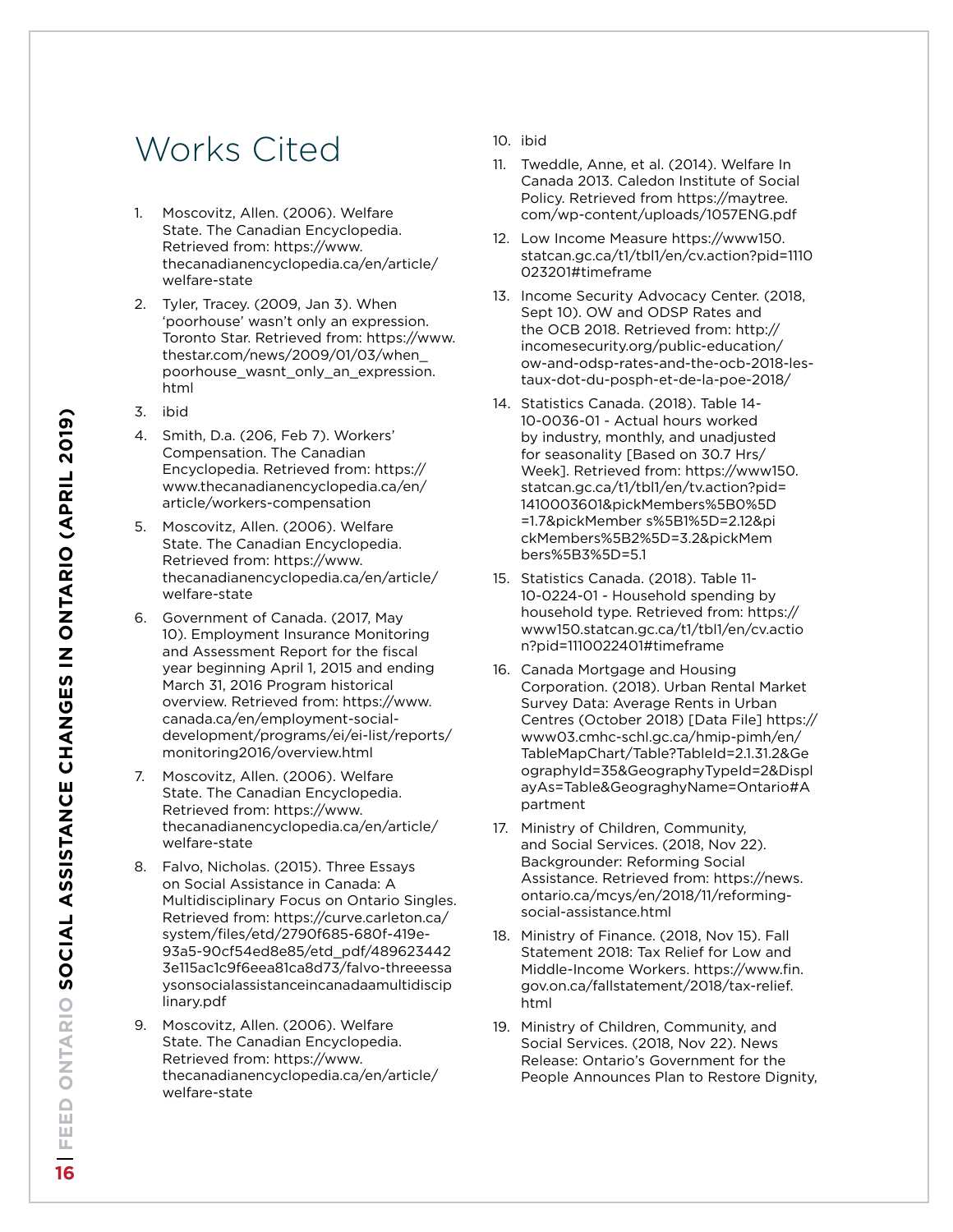Independence and Empowerment to Social Assistance System. Retrieved from: https://news.ontario.ca/mcys/en/2018/11/ ontarios-government-for-the-peopleannounces-plan-to-restore-dignityindependence-and-empowerment-to.html

- <span id="page-16-5"></span>20. Ministry of Children, Community, and Social Services. (2018, Nov 22). Backgrounder: Reforming Social Assistance. Retrieved from: https://news. ontario.ca/mcys/en/2018/11/reformingsocial-assistance.html
- <span id="page-16-6"></span>21. Ministry of Children, Community, and Social Services. (2019, Feb). Ontario Works Directives: 7.3 Extended Health Benefits. Retrieved from: https://www. mcss.gov.on.ca/en/mcss/programs/social/ directives/ow/7\_3\_OW\_Directives.aspx
- <span id="page-16-0"></span>22. Ministry of Finance. (2018, Nov 15). Fall Statement 2018: Tax Relief for Low and Middle-Income Workers. https://www.fin. gov.on.ca/fallstatement/2018/tax-relief. html
- <span id="page-16-1"></span>23. Government of Canada. (2019, Feb 2). Canadian income tax rates for individuals - current and previous years. Retrieved from: https://www.canada.ca/en/ revenue-agency/services/tax/individuals/ frequently-asked-questions-individuals/ canadian-income-tax-rates-individualscurrent-previous-years.html
- <span id="page-16-2"></span>24. Statistics Canada. (2019). Table: 11-10- 0232-01 Low income measure (LIM) thresholds by income source and household size. Retrieved from: https:// www150.statcan.gc.ca/t1/tbl1/en/ cv.action?pid=1110023201
- <span id="page-16-3"></span>25. Canada Mortgage and Housing Corporation. (2018). Urban Rental Market Survey Data: Average Rents in Urban Centres (October 2018) [Data File] https:// www03.cmhc-schl.gc.ca/hmip-pimh/en/ TableMapChart/Table?TableId=2.1.31.2&Ge ographyId=35&GeographyTypeId=2&Displ ayAs=Table&GeograghyName=Ontario#A partment
- <span id="page-16-4"></span>26. Ministry of Children, Community, and Social Services. (2018, Nov 22). Backgrounder: Reforming Social Assistance. Retrieved from: https://news. ontario.ca/mcys/en/2018/11/reformingsocial-assistance.html
- <span id="page-16-8"></span>28. Ministry of Children, Community, and Social Services. (2016, Sept). Ontario Disability Support Program - Employment Supports: Directive 2.1 Program Eligibility. Retrieved from: https://www. mcss.gov.on.ca/en/mcss/programs/ social/directives/odsp/es/2\_1\_ODSP ESDirectives.aspx
- <span id="page-16-9"></span>29. Employment and Social Development Canada. (2019, Jan 24). Canada Pension Plan Disability Benefit – Eligibility. Retrieved from: https://www.canada.ca/ en/services/benefits/publicpensions/cpp/ cpp-disability-benefit/eligibility.html
- <span id="page-16-10"></span>30. Government of Canada. (2019, Feb 2). Eligibility criteria for the disability tax credit. Retrieved from: https:// www.canada.ca/en/revenue-agency/ services/tax/individuals/segments/taxcredits-deductions-persons-disabilities/ information-medical-practitioners/ eligibility-criteria-disability-tax-credit.html
- <span id="page-16-11"></span>31. Furrie, A. et al. (2016). People with episodic disabilities in Canada: Who are they and what supports do they need to obtain and retain employment? https://www.crwdp.ca/sites/default/ files/Research%20and%20Publications/ episodic\_disabilities\_in\_canada\_-\_ october\_4\_-\_final.pdf
- <span id="page-16-13"></span>32. Adele Furrie Consulting, Inc., Human Skills Development and Resources Canada. (2010). Towards a better understanding of the dynamics of disability and its impact on employment. http://www.adelefurrie. ca/PDF/Dynamics\_of\_disability.pdf
- <span id="page-16-14"></span>33. Mojtehedzadehh, Sara. (2018, Sept 26). Workers groups cry foul as WSIB celebrates financial milestone. Toronto Star. ttps://www.thestar.com/news/ gta/2018/09/26/workers-groups-cry-foulas-wsib-celebrates-financial-milestone. html
- <span id="page-16-12"></span>34. Ministry of Children, Community, and Social Services. (2017, Dec). Ontario Disability Support Program - Income Support: 4.1 Definition and Treatment of Assets. Retrieved from: https://mcss. gov.on.ca/en/mcss/programs/social/ directives/odsp/is/4\_1\_ODSP\_ISDirectives. aspx

**FEED ONTARIO S ocial assistan**  $\mathbf{\mathsf{c}}$ **NAH) ges in ontario (April 2019)**  $\frac{1}{17}$ 

<span id="page-16-7"></span>27. Ibid